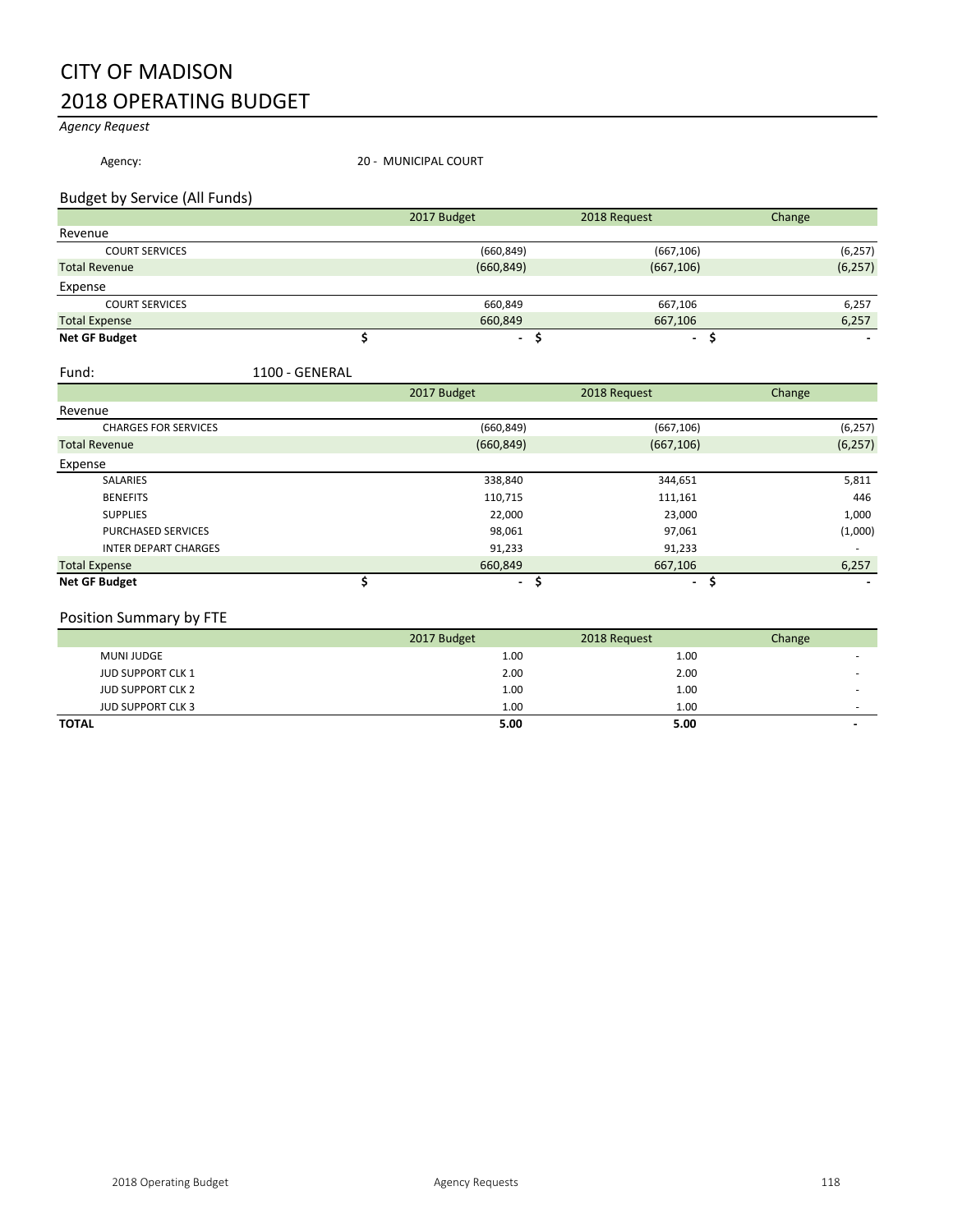## TO: BETSY YORK, BUDGET ANALYST FINANCE DEPARTMENT

- FROM: DANIEL P. KOVAL, MUNICIPAL JUDGE MADISON MUNICIPAL COURT
- RE: 2018 OPERATING BUDGET
- DATE: JULY 11, 2017

The main goal for 2018 is to continue to provide an impartial forum for hearing cases brought by the City for violations of the Madison General Ordinances. In addition the court will continue to use restorative justice practices and programs to address ordinance violations. In 2018 the court hopes to continue the funding for a homeless court program to cover the costs associated with implementing the goals of the project. The court will also continue to work on juvenile justice initiatives in partnership with various agencies to reduce disproportionate minority impacts. These include the juvenile diversion program that began in September of 2015, and the programs with the school district, Briarpatch and Centro Hispano.

Thank you,

Judge Daniel P. Koval